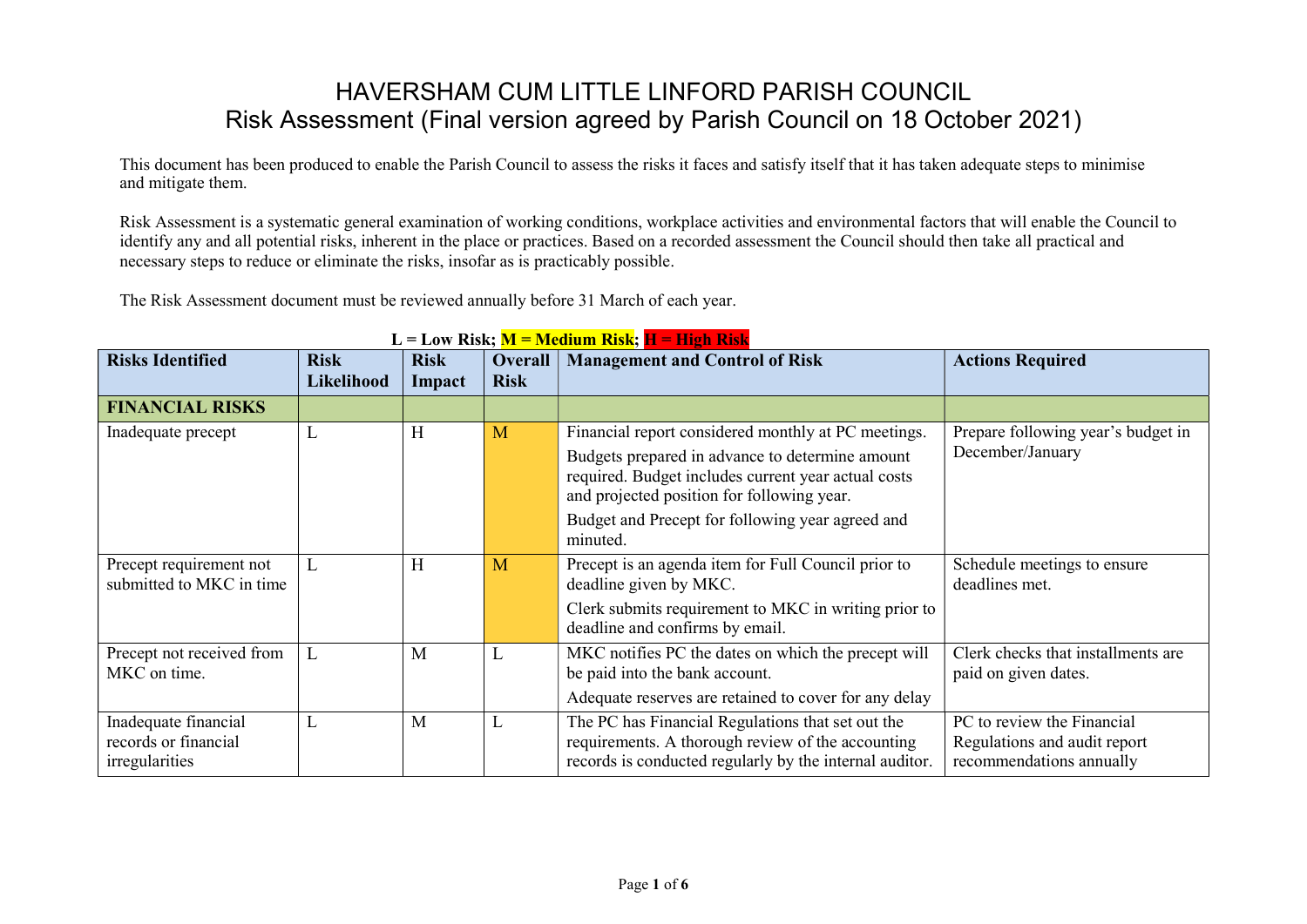| <b>Risks Identified</b>                                                                    | <b>Risk</b><br>Likelihood | <b>Risk</b><br>Impact | <b>Overall</b><br><b>Risk</b> | <b>Management and Control of Risk</b>                                                                                                                                                                                                                                                                   | <b>Actions Required</b>                                                                                                                                                                                  |
|--------------------------------------------------------------------------------------------|---------------------------|-----------------------|-------------------------------|---------------------------------------------------------------------------------------------------------------------------------------------------------------------------------------------------------------------------------------------------------------------------------------------------------|----------------------------------------------------------------------------------------------------------------------------------------------------------------------------------------------------------|
| Banking errors                                                                             | H                         | M                     | H                             | Financial Regulations set out requirements. Cheques<br>and on line payments require two member<br>signatories.<br>Bank statements are reconciled regularly.<br>Cash not accepted or used by the PC.                                                                                                     | Clerk does not currently have<br>access to online and has delayed<br>access to paper bank account<br>records. This needs to be rectified<br>urgently.<br><b>Review Financial Regulations</b><br>annually |
| Adverse Internal or<br>External audit report.                                              | L                         | M                     | L                             | Clerk completes Annual Return for external audit<br>following internal audit and produces all<br>documentation to Members.<br>Report from internal auditor discussed prior to<br>submission of Annual return to external auditors.<br>Annual Return is approved at Full Council prior to<br>submission. | Internal and external audit reports<br>to be discussed annually and<br>recommendations actioned.                                                                                                         |
| Receipt of grants and<br>donations and other non<br>precept income.                        | L                         | L                     | L                             | Grants claimed and awarded with terms and<br>conditions and specific to a project.<br>All moneys received by the PC are identified by<br>category in the monthly financial reports.                                                                                                                     | Ensure complete and<br>comprehensive financial reports are<br>presented monthly and covering the<br>previous month.                                                                                      |
| Authority of Council to<br>pay bills and grants                                            | L                         | L                     | L                             | All expenditure goes through the required Council<br>process of approval and recording.                                                                                                                                                                                                                 | Existing procedure adequate                                                                                                                                                                              |
| Overspend on contracted<br>services. Failure to obtain<br>best value from such<br>services | L                         | M                     | L                             | Contracts are monitored by the Clerk to ensure<br>delivery and cost are in accordance with the order and<br>any deviations reported to the PC. Clerk obtains more<br>than one quotation for any work to be undertaken.                                                                                  | Existing procedure adequate.                                                                                                                                                                             |
| Incorrect VAT records<br>and claims                                                        | L                         | L                     | L                             | VAT is only reclaimed where HMRC rules permit<br>this.                                                                                                                                                                                                                                                  | VAT expenditure to be separately<br>identified in financial reports.<br>Annual claim for reimbursement of<br>VAT by the Clerk.<br>VAT reclaims to be reviewed by<br>the internal auditor.                |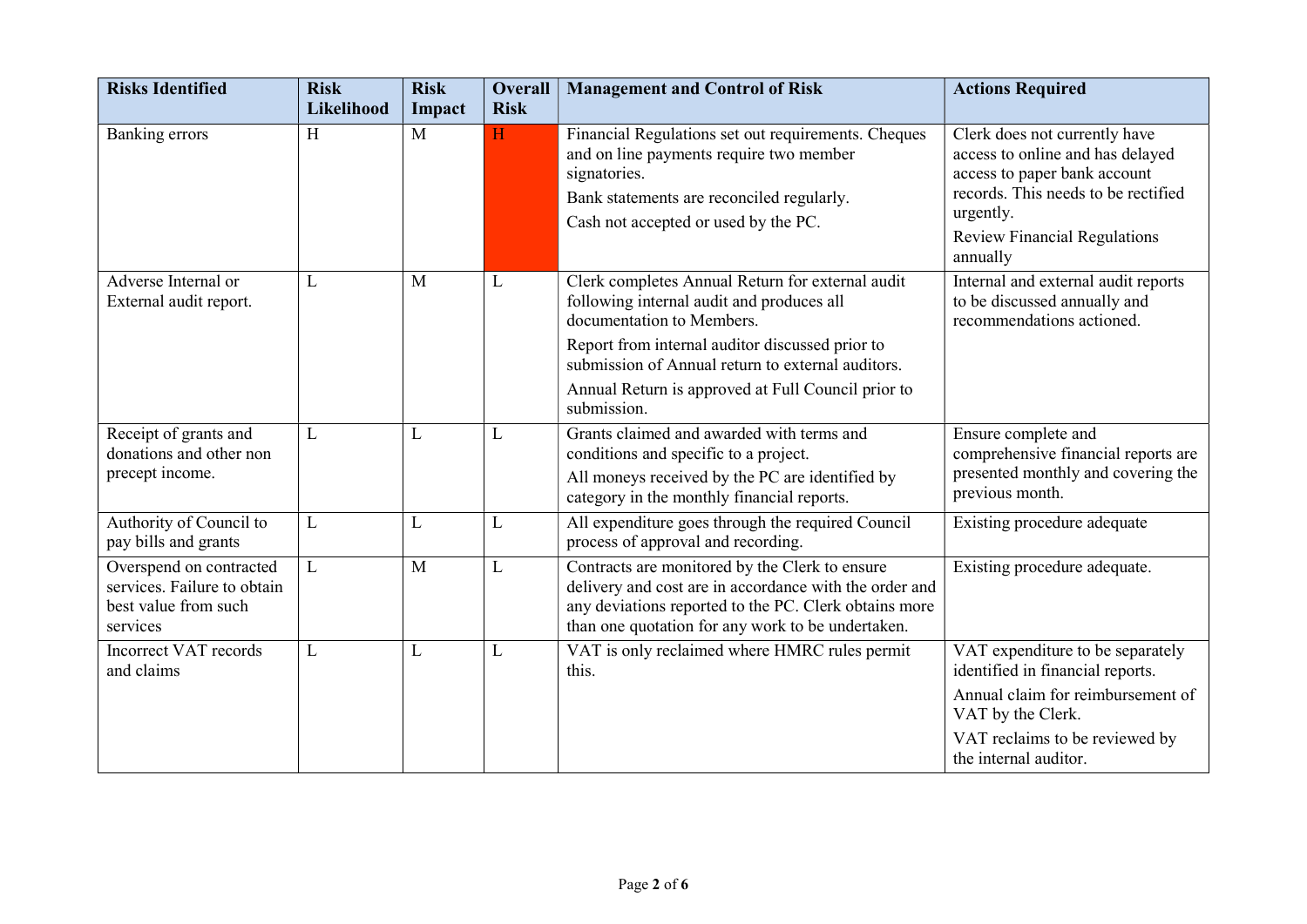| <b>Risks Identified</b>                                                                               | <b>Risk</b><br>Likelihood | <b>Risk</b><br>Impact | <b>Overall</b><br><b>Risk</b> | <b>Management and Control of Risk</b>                                                                                                                                                                                                 | <b>Actions Required</b>                                                                                           |  |  |
|-------------------------------------------------------------------------------------------------------|---------------------------|-----------------------|-------------------------------|---------------------------------------------------------------------------------------------------------------------------------------------------------------------------------------------------------------------------------------|-------------------------------------------------------------------------------------------------------------------|--|--|
| Salary paid incorrectly.<br>Unpaid tax to Inland<br>Revenue.<br>Monthly and Annual<br>PAYE Return not | L                         | M                     | L                             | Full Council authorises appointment of employees,<br>following recruitment process. Increments authorised<br>by Full Council.<br>Principal payroll tasks are outsourced to an<br>experienced professional who is also responsible for | The internal auditor to review the<br>payroll process                                                             |  |  |
| submitted within time<br>limits                                                                       |                           |                       |                               | HMRC reporting.                                                                                                                                                                                                                       |                                                                                                                   |  |  |
| <b>Insurance Adequacy</b>                                                                             | M                         | M                     | M                             | An annual review is undertaken of all insurance<br>arrangements. Policy covers Public Liability,<br>Employers and Employee liabilities, fidelity<br>guarantee and a range of other possible losses.                                   | Insurance cover for each risk to be<br>reviewed annually.                                                         |  |  |
| <b>ADMINISTRATIVE AND REPUTATIONAL RISKS</b>                                                          |                           |                       |                               |                                                                                                                                                                                                                                       |                                                                                                                   |  |  |
| Fraud by staff or<br>Councilors.                                                                      | L                         | M                     | L                             | References taken before new clerk appointed.<br>Internal audit reviews financial and other relevant<br>controls.<br>Bank dual signatories requirements<br>Fidelity Guarantee insurance is in place and<br>requirements adhered to.    | Clerk to initiate an annual update of<br>the register of Interests.<br>Existing procedures otherwise<br>adequate. |  |  |
|                                                                                                       |                           |                       |                               | Register of interests maintained for Councilors.                                                                                                                                                                                      |                                                                                                                   |  |  |
| Health and safety<br>(including COVID)                                                                | L                         | L                     | L                             | Councilors, employees and volunteers are provided<br>with adequate direction and safety equipment needed<br>to undertake their roles                                                                                                  | Existing procedures adequate.                                                                                     |  |  |
|                                                                                                       |                           |                       |                               | Meetings are held in a safe environment and within<br>the government guidelines for COVID.                                                                                                                                            |                                                                                                                   |  |  |
| Inadequate HR procedures                                                                              | M                         | M                     | M                             | Disciplinary/grievance policies adopted and staff<br>appraisal process in place.                                                                                                                                                      | Chair to draft and set up procedures                                                                              |  |  |
| Illegal activity or<br>payments                                                                       | L                         | M                     | L                             | The Council has the opportunity to check that there<br>are appropriate powers relating to any new activity.                                                                                                                           | Clerk to alert Council if they are in<br>any doubt about legal powers.                                            |  |  |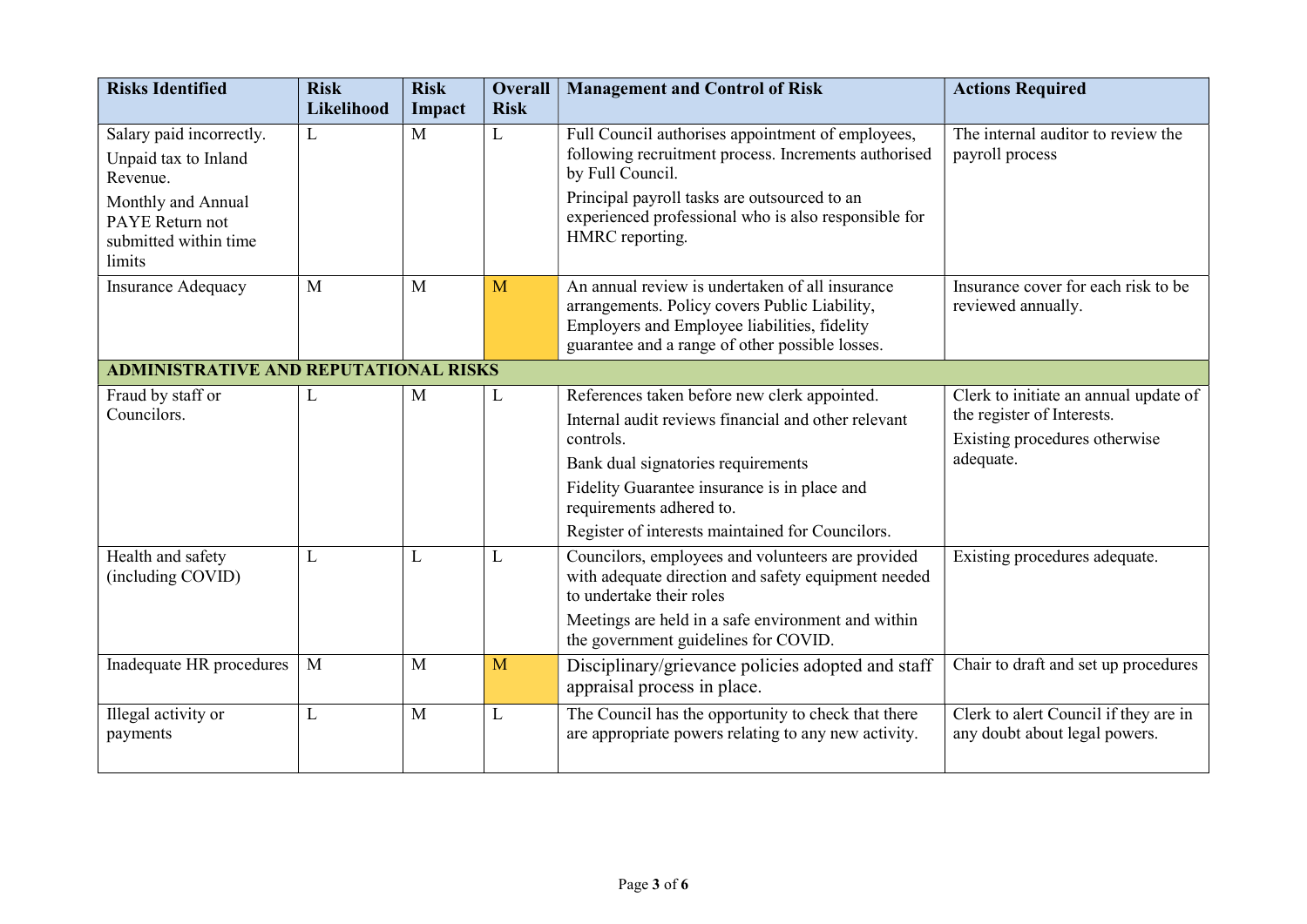| <b>Risks Identified</b>                                                          | <b>Risk</b><br>Likelihood | <b>Risk</b><br>Impact | <b>Overall</b><br><b>Risk</b> | <b>Management and Control of Risk</b>                                                                                                                                                                                                                                                                                             | <b>Actions Required</b>                                                                                                             |
|----------------------------------------------------------------------------------|---------------------------|-----------------------|-------------------------------|-----------------------------------------------------------------------------------------------------------------------------------------------------------------------------------------------------------------------------------------------------------------------------------------------------------------------------------|-------------------------------------------------------------------------------------------------------------------------------------|
| Accuracy and legality of<br>minutes/agendas/ notices<br>and statutory documents  | L                         | L                     | L                             | Agendas for meetings cover all appropriate issues;<br>minutes approved at following meeting. Minutes and<br>agenda are produced in the prescribed manner by the<br>Clerk and adhere to the legal requirements. Agenda<br>and other statutory documents displayed on notice<br>boards and website according to legal requirements. | Existing procedures adequate and<br>in accordance with statutory<br>requirements.<br>Members adhere to Code of<br>Conduct           |
| Website incorrect or out<br>of date.                                             | L                         | L                     | L                             | All information to be published has to be agreed by<br>the Clerk, the Chair.<br>The webmaster (one of the current Councilors) who<br>makes all changes                                                                                                                                                                            | Review, if webmaster changes.                                                                                                       |
| <b>Business Conduct</b>                                                          | L                         | L                     | L                             | Business conducted at Council meetings managed by<br>the Chair in accordance with Standing Orders and<br>Code of Conduct.                                                                                                                                                                                                         | Members made aware of and<br>adhere to Code of Conduct                                                                              |
| Conflicts of Interests of<br>Councilors                                          | M                         | M                     | M                             | Declarations of pecuniary or other relevant interest by<br>members at meetings.<br>Register of members interest's needs updating                                                                                                                                                                                                  | Clerk to initiate an annual update of<br>the register.<br>Members to also update their entry<br>in the register as and when needed. |
| Risk of Council not able<br>to continue its business<br>due to unexpected event. | L                         | M                     | L                             | NALC offer locum staff in response to sudden<br>departure/incapacity of Clerk.<br>Councilors to provide support if needed.<br>Alternative (fall back) meeting place to be identified<br>in case existing premises not available.                                                                                                  | Membership of NALC renewed<br>annually.<br>Clerk to identify alternative<br>meeting place                                           |
| Personal Data breach                                                             | L                         | L                     | L                             | The Council is registered with the Information<br>Commissioner's Office (ICO). Personal data is only<br>held and distributed in accordance with General Data<br>Protection Regulations (GDPR) rules.                                                                                                                              | Ensure annual review and renewal<br>of registration, and compliance with<br>rules.                                                  |
| Financial or other<br>confidential data breach                                   | L                         | M                     | L                             | Minutes and other public documents to contain no<br>confidential data, If necessary a confidential annex<br>should be added to minutes.                                                                                                                                                                                           | Clerk and Webmaster to<br>continually review all public<br>documents for potential breaches.                                        |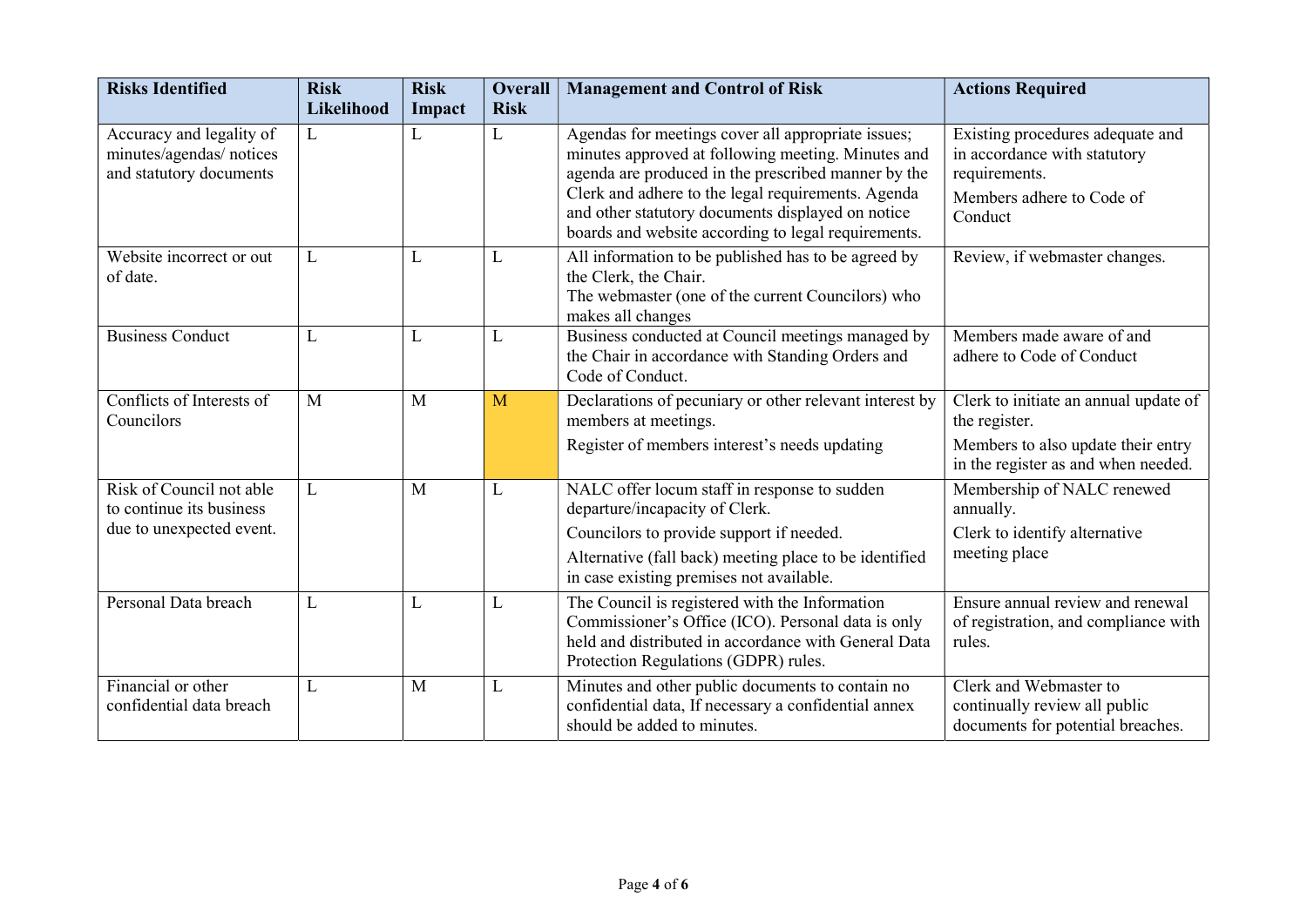| <b>Risks Identified</b>                                                                                                                                                                                                   | <b>Risk</b><br>Likelihood | <b>Risk</b><br>Impact | <b>Overall</b><br><b>Risk</b> | <b>Management and Control of Risk</b>                                                                                                                                                                                                                                                                                                                                                                                                                                                                                                                                                                                                                                                       | <b>Actions Required</b>                                                                                                                                                                                                                                                                                                                                                                                    |
|---------------------------------------------------------------------------------------------------------------------------------------------------------------------------------------------------------------------------|---------------------------|-----------------------|-------------------------------|---------------------------------------------------------------------------------------------------------------------------------------------------------------------------------------------------------------------------------------------------------------------------------------------------------------------------------------------------------------------------------------------------------------------------------------------------------------------------------------------------------------------------------------------------------------------------------------------------------------------------------------------------------------------------------------------|------------------------------------------------------------------------------------------------------------------------------------------------------------------------------------------------------------------------------------------------------------------------------------------------------------------------------------------------------------------------------------------------------------|
| Allotments<br>administration: Inadequate<br>procedures leads to errors<br>affecting Council's<br>reputation                                                                                                               | L                         | M                     | L                             | All allotment holders to abide by terms and<br>conditions.<br>Allotment administrator to keep complete records of<br>all holders and take action if T&C are not being met.<br>Waiting lists and procedures to be clear and<br>transparent to avoid accusations of favoritism.                                                                                                                                                                                                                                                                                                                                                                                                               | PC to review T&C and procedures<br>at least annually                                                                                                                                                                                                                                                                                                                                                       |
| <b>Reputational Risk from</b><br>Public complaints against<br>the Council or Council<br>members                                                                                                                           | L                         | M                     | L                             | Complaints procedure needed                                                                                                                                                                                                                                                                                                                                                                                                                                                                                                                                                                                                                                                                 | Complaints procedure to be put in<br>place by Clerk.                                                                                                                                                                                                                                                                                                                                                       |
| Freedom of Information<br>Request from Public or<br>Media                                                                                                                                                                 | L                         | L                     | L                             | The recommended Publication scheme has been<br>adopted.<br>If a substantial request came in. A fee to cover the<br>extra hours required would be considered.                                                                                                                                                                                                                                                                                                                                                                                                                                                                                                                                | Monitor and assess impact of any<br>requests made under FOI                                                                                                                                                                                                                                                                                                                                                |
| <b>ASSET RISKS (including land and amenities owned by the Council)</b>                                                                                                                                                    |                           |                       |                               |                                                                                                                                                                                                                                                                                                                                                                                                                                                                                                                                                                                                                                                                                             |                                                                                                                                                                                                                                                                                                                                                                                                            |
| Loss or damage to<br>Council owned land and<br>amenities:<br>Recreation Ground,<br>1.<br>Trees, Fences and<br>Equipment.<br><b>Crescent Green and</b><br>2.<br>Trees<br>3. Allotments; Gate,<br>Fence and Water<br>Supply | L                         | M                     | L                             | Assets are insured.<br>An annual review of the asset register is undertaken<br>for insurance provision.<br>The Council has 3 notice boards. The Council also<br>has some public street furniture such as benches and<br>brick planters. Notices are updated on the boards at<br>monthly intervals.<br>The planters are re-planted 3 times per year; one of<br>them has been noted as in need of repair.<br>Annual Health and Safety inspections have conducted<br>in the past on our behalf by MK Council.<br>Any reported damage to or loss of playground<br>equipment or other assets are notified to the Council<br>by the Clerk<br>The allotments are locked and keys are only provided | Clerk to check that the wording of<br>our insurance policy which refers to<br>buildings and contents also covers<br>our land and other facilities (we<br>have no buildings).<br>Clerk to check if annual H&S<br>inspections by MKCs are still being<br>conducted; and if not whether an<br>alternative inspection should be<br>arranged.<br>Repair of damaged planter to be<br>considered again by the PC. |
|                                                                                                                                                                                                                           |                           |                       |                               | to those paying for the use of a plot.                                                                                                                                                                                                                                                                                                                                                                                                                                                                                                                                                                                                                                                      |                                                                                                                                                                                                                                                                                                                                                                                                            |